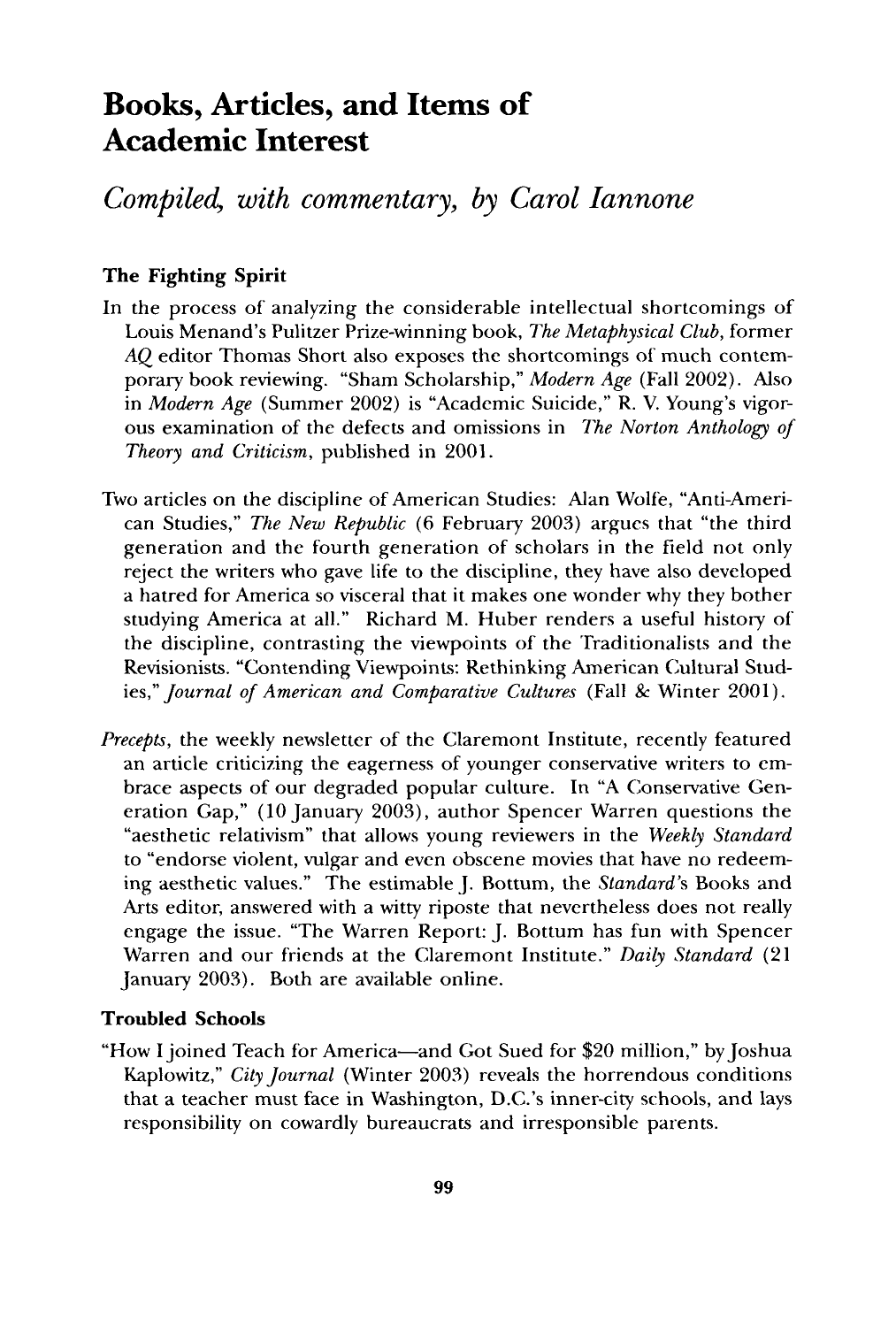Also on early education is *Class Warfare: Besieged Schools, Bewildered Parents, Betrayed Kids and the Attack on Excellence,* byJ. Martin Rochester (Encounter Books, 2002). Rochester pinpoints many of the problems in contemporary K-12 education, such as "the clash between excellence and equity" and the "therapeutic classroom."

#### **Professors Reflect**

- Joseph Epstein, "Goodbye Mr. Chipstein," *Commentary* (February 2003), closes his teaching career with reflections, including some on the deterioration of student ability during his years as a professor of literature.
- Stuart Rojstaczer's book, *Gone for Good: Tales of University Life after the Golden*  Age, was noted in *B&A* (Fall 2000), where we commented on his astuteness in assessing academic decline and his complacency in the face of it. Now, in the *Washington Post,* "Where All Grades Are Above Average" (28 January 2003), Professor Rojstaczer seems to have been roused from complacency by the problem of rampant grade inflation. "I recently handed in my grades for an undergraduate course I teach at Duke University," he writes. "They were a very limited assortment: A, A-minus, B-plus, B and B-minus. There were no C's of any flavor and certainly no D's or  $F$ 's .... The C, once commonly accepted, is now the equivalent of the mark of Cain on a college transcript." Professor Rojstaczer observes that as a result of such grade inflation, today's classrooms "suffer from high absenteeism and a low level of student participation." He concludes on a warning note: "In the absence of fair grading, our success in providing this country with a truly educated public is diminished. The implications of such failure for a free society are tremendous."

#### **The Failure of the Left**

Thomas de Zengotita, "Common Ground: Finding Our Way Back to the Enlightenment," *Harper's Magazine* (January 2003). It dawns on the author, a teacher at New York City's upscale private academy, the Dalton School, that the Left may have undercut its own purported goals with its postmodern critique of the Enlightenment's claim to universal truth. "Here is what il comes down to," he summarizes:

> Progressives don't want to break with the postmodern critique of the Enlightenment because, if they do, if they explicitly reassert modern principles of a secular and universal humanism, they might have to face the possibility that the modern Western tradition has a real claim--a superior claim--upon the allegiance of humanity after all .... A case in point: how many people who think of themselves on the left have lapsed into virtual paralysis in relation to the